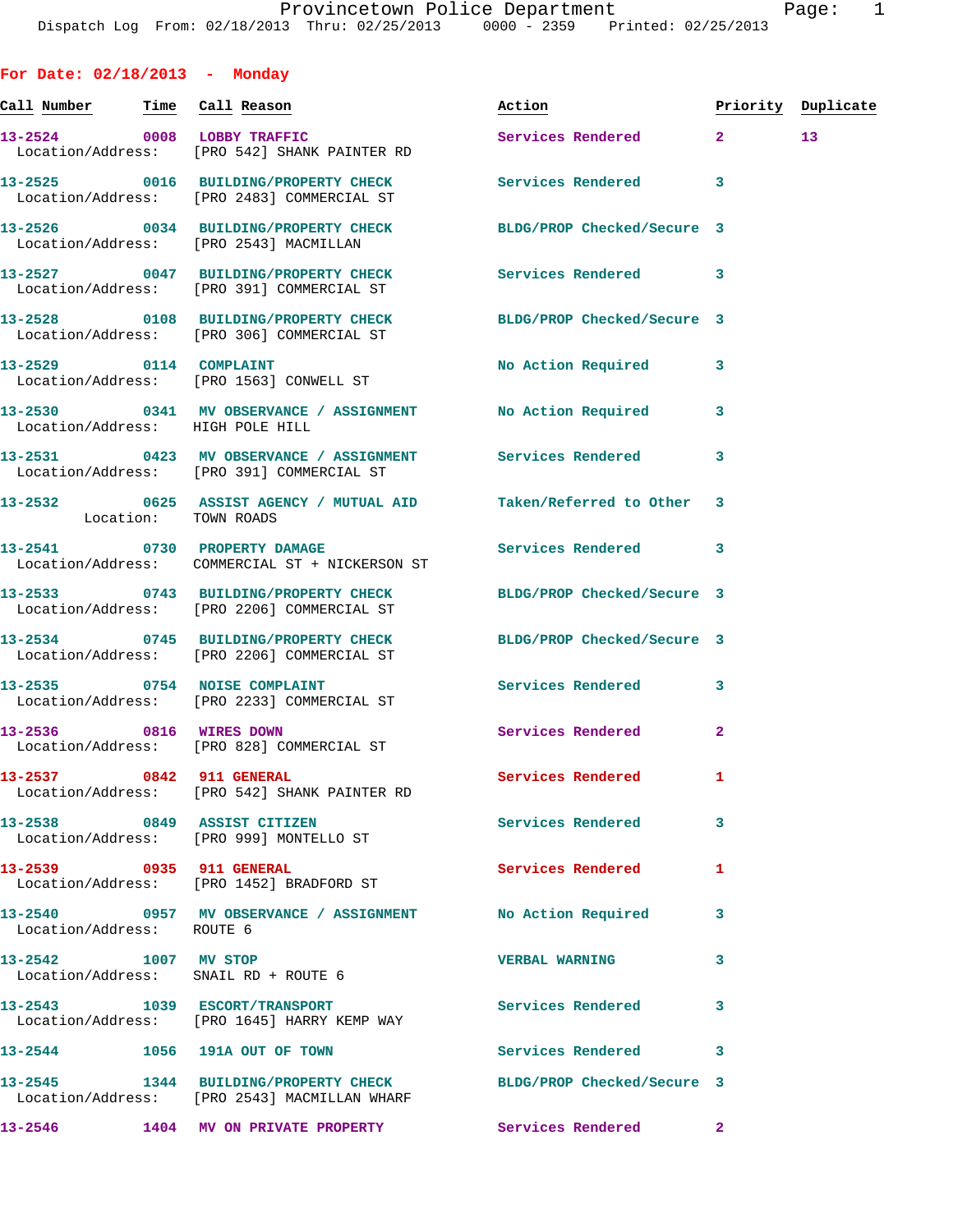|                                      | Provincetown Police Department<br>Dispatch Log From: 02/18/2013 Thru: 02/25/2013 0000 - 2359 Printed: 02/25/2013    |                            |              |
|--------------------------------------|---------------------------------------------------------------------------------------------------------------------|----------------------------|--------------|
| Location/Address: CONWELL ST         |                                                                                                                     |                            |              |
| 13-2547 1603 MV STOP                 | Location/Address: STANDISH AVE + BRADFORD ST                                                                        | <b>VERBAL WARNING</b>      | 3            |
| Location/Address: [PRO 2521] ROUTE 6 | 13-2548 1607 MV OBSERVANCE / ASSIGNMENT Services Rendered                                                           |                            | 3            |
|                                      | 13-2549 1633 MV OBSERVANCE / ASSIGNMENT Services Rendered<br>Location/Address: BRADFORD ST + RYDER ST               |                            | 3            |
| 13-2550 1640 MV STOP                 | Location/Address: [PRO 182] COMMERCIAL ST                                                                           | Citation/Warning Issued    | 3            |
| 13-2551 1658 MV STOP                 | Location/Address: BRADFORD ST + STANDISH ST                                                                         | <b>VERBAL WARNING</b>      | 3            |
| 13-2552 1710 MV STOP                 | Location/Address: BRADFORD ST + GOSNOLD ST                                                                          | <b>VERBAL WARNING</b>      | 3            |
| 13-2553 1735 MV STOP                 | Location/Address: FREEMAN ST + COMMERCIAL ST                                                                        | <b>VERBAL WARNING</b>      | 3            |
|                                      | 13-2554 1741 BUILDING/PROPERTY CHECK BLDG/PROP Checked/Secure 3<br>Location/Address: [PRO 530] SHANKPAINTER RD      |                            |              |
|                                      | 13-2555   1746   PARKING COMPLAINT / GENERAL   Citation/Warning Issued<br>Location/Address: [PRO 204] COMMERCIAL ST |                            | 3            |
| 13-2556 1747 MV DISABLED             | Location/Address: [PRO 183] COMMERCIAL ST                                                                           | Services Rendered          | $\mathbf{2}$ |
|                                      | 13-2557 1913 ALARM - FIRE<br>Location/Address: [PRO 1926] COMMERCIAL ST                                             | Services Rendered          | 1            |
| 13-2558 1938 ASSIST CITIZEN          | Location/Address: [PRO 542] SHANK PAINTER RD                                                                        | Services Rendered          | 3            |
|                                      | 13-2559 2049 MV OBSERVANCE / ASSIGNMENT Services Rendered<br>Location/Address: [PRO 2577] BRADFORD ST               |                            | 3            |
| 13-2560 2052 MV STOP                 | Location/Address: RYDER ST + COMMERCIAL ST                                                                          | <b>VERBAL WARNING</b>      |              |
| Location/Address: [PRO 2] ALDEN ST   | 13-2561 2103 BUILDING/PROPERTY CHECK                                                                                | BLDG/PROP Checked/Secure 3 |              |
| 13-2562 2130 BAR CHECK               | Location/Address: [PRO 221] COMMERCIAL ST                                                                           | Services Rendered          | $\mathbf{2}$ |
|                                      | 13-2563 2132 BUILDING/PROPERTY CHECK<br>Location/Address: [PRO 306] COMMERCIAL ST                                   | BLDG/PROP Checked/Secure 3 |              |
|                                      | 13-2564 2145 BUILDING/PROPERTY CHECK<br>Location/Address: [PRO 440] HARRY KEMP WAY                                  | BLDG/PROP Checked/Secure 3 |              |
|                                      | 13-2565 2220 MEDICAL EMERGENCY<br>Location/Address: [PRO 1231] COMMERCIAL ST                                        | Transported to Hospital    | 1            |
| 13-2567 2331 BAR CHECK               | Location/Address: [PRO 2737] COMMERCIAL ST                                                                          | BLDG/PROP Checked/Secure 2 |              |
| 13-2568 2335 BAR CHECK               | Location/Address: [PRO 399] COMMERCIAL ST                                                                           | Services Rendered          | 2            |
|                                      | 13-2569 2352 BUILDING/PROPERTY CHECK<br>Location/Address: [PRO 488] MAYFLOWER ST                                    | BLDG/PROP Checked/Secure 3 |              |

**For Date: 02/19/2013 - Tuesday**

Page: 2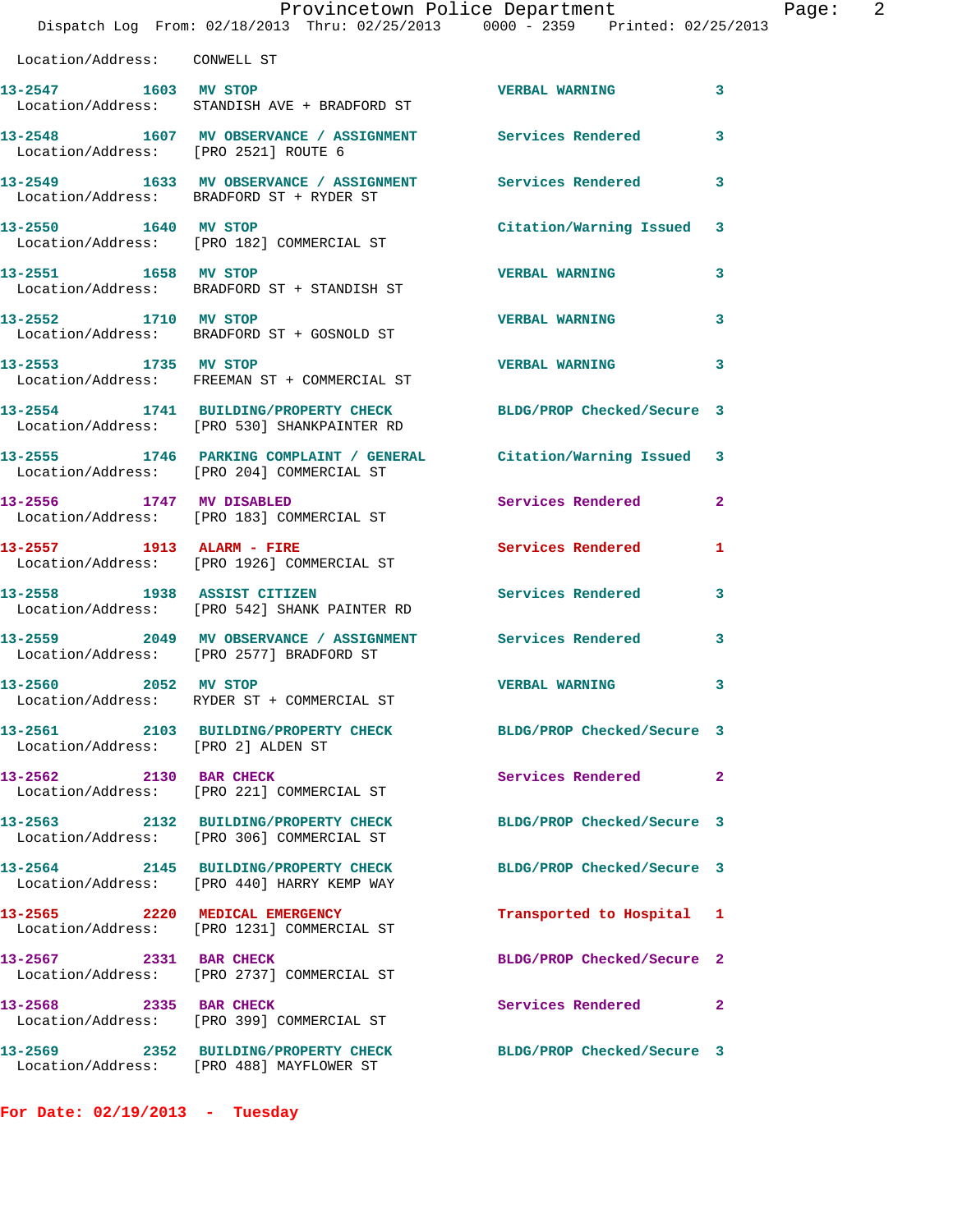|                              | Provincetown Police Department<br>Dispatch Log From: 02/18/2013 Thru: 02/25/2013 0000 - 2359 Printed: 02/25/2013 |                                                                                                                |                | Page: 3         |  |
|------------------------------|------------------------------------------------------------------------------------------------------------------|----------------------------------------------------------------------------------------------------------------|----------------|-----------------|--|
|                              | 13-2570 0002 LOBBY TRAFFIC<br>Location/Address: [PRO 542] SHANK PAINTER RD                                       | Services Rendered 2                                                                                            |                | 17 <sub>1</sub> |  |
|                              | 13-2571 0006 BUILDING/PROPERTY CHECK Services Rendered 3<br>Location/Address: [PRO 2898] JEROME SMITH RD         |                                                                                                                |                |                 |  |
|                              | 13-2572 0011 MV OBSERVANCE / ASSIGNMENT Services Rendered 3<br>Location/Address: [PRO 2577] BRADFORD ST          |                                                                                                                |                |                 |  |
|                              | 13-2573 0012 MV OBSERVANCE / ASSIGNMENT Services Rendered<br>Location/Address: [PRO 391] COMMERCIAL ST           |                                                                                                                | 3              |                 |  |
|                              | 13-2574 0110 BUILDING/PROPERTY CHECK Services Rendered 3<br>Location/Address: [PRO 2483] COMMERCIAL ST           |                                                                                                                |                |                 |  |
|                              | 13-2575 0153 MV OBSERVANCE / ASSIGNMENT Services Rendered 3<br>Location/Address: [PRO 106] COMMERCIAL ST         |                                                                                                                |                |                 |  |
|                              | 13-2577 0350 MEDICAL EMERGENCY<br>Location/Address: [PRO 2198] FRANKLIN ST                                       | Transported to Hospital 1                                                                                      |                |                 |  |
|                              | 13-2579 0424 BUILDING/PROPERTY CHECK BLDG/PROP Checked/Secure 3<br>Location/Address: [PRO 3296] SHANKPAINTER RD  |                                                                                                                |                |                 |  |
|                              | 13-2580 0427 BUILDING/PROPERTY CHECK BLDG/PROP Checked/Secure 3<br>Location/Address: [PRO 1778] SHANKPAINTER RD  |                                                                                                                |                |                 |  |
|                              | 13-2581 0514 BUILDING/PROPERTY CHECK BLDG/PROP Checked/Secure 3<br>Location/Address: [PRO 1646] WINSLOW ST       |                                                                                                                |                |                 |  |
|                              | 13-2582 0518 BUILDING/PROPERTY CHECK Services Rendered 3<br>Location/Address: [PRO 16] BRADFORD ST               |                                                                                                                |                |                 |  |
|                              | $13-2583$ 0605 ASSAULT<br>Location/Address: [PRO 542] SHANK PAINTER RD                                           | SPOKEN TO THE STREET OF THE STREET OF THE STREET OF THE STREET OF THE STREET OF THE STREET OF THE STREET OF TH | 1              |                 |  |
|                              | 13-2584      0717   911 GENERAL<br>Location/Address:   [PRO 542] SHANK PAINTER RD                                | Services Rendered                                                                                              | $\mathbf{1}$   |                 |  |
|                              | 13-2585 0735 H/M ON/OFF DUTY<br>Location/Address: [PRO 2543] MACMILLAN WHARF                                     | No Action Required 2                                                                                           |                |                 |  |
| 13-2586 0736 MV STOP         | Location/Address: CONWELL ST + CEMETERY RD                                                                       | <b>VERBAL WARNING</b>                                                                                          |                |                 |  |
|                              | 13-2587 0856 MV DISABLED<br>Location/Address: [PRO 519] RACE POINT RD                                            | Services Rendered                                                                                              | $\overline{2}$ |                 |  |
|                              | 13-2588 0904 LOW HANGING WIRES<br>Location/Address: COURT ST + BRADFORD ST                                       | Services Rendered                                                                                              | $\overline{2}$ |                 |  |
|                              | 13-2589 1050 ALARM WORK<br>Location/Address: [PRO 112] COMMERCIAL ST                                             | Services Rendered                                                                                              | 1              |                 |  |
| 13-2590 1104 ALARM - FIRE    | Location/Address: [PRO 155] COMMERCIAL ST                                                                        | False Alarm                                                                                                    | 1              |                 |  |
|                              | 13-2591 1332 MV ACCIDENT/MINOR<br>Location/Address: [PRO 208] COMMERCIAL ST                                      | Services Rendered                                                                                              | 1              |                 |  |
| 13-2592 1452 ALARM - GENERAL | Location/Address: [PRO 1953] COMMERCIAL ST                                                                       | Services Rendered                                                                                              | 1              |                 |  |
|                              | 13-2593 1526 PARK, WALK & TALK<br>Location/Address: [PRO 519] RACE POINT RD                                      | Services Rendered                                                                                              | $\mathbf{2}$   |                 |  |
|                              | 13-2594 1536 PARK, WALK & TALK<br>Location/Address: [PRO 516] RACE POINT RD                                      | Services Rendered                                                                                              | $\mathbf{2}$   |                 |  |
|                              | 13-2595 1616 PARK, WALK & TALK 1998 Services Rendered 2                                                          |                                                                                                                |                |                 |  |

Location/Address: [PRO 440] HARRY KEMP WAY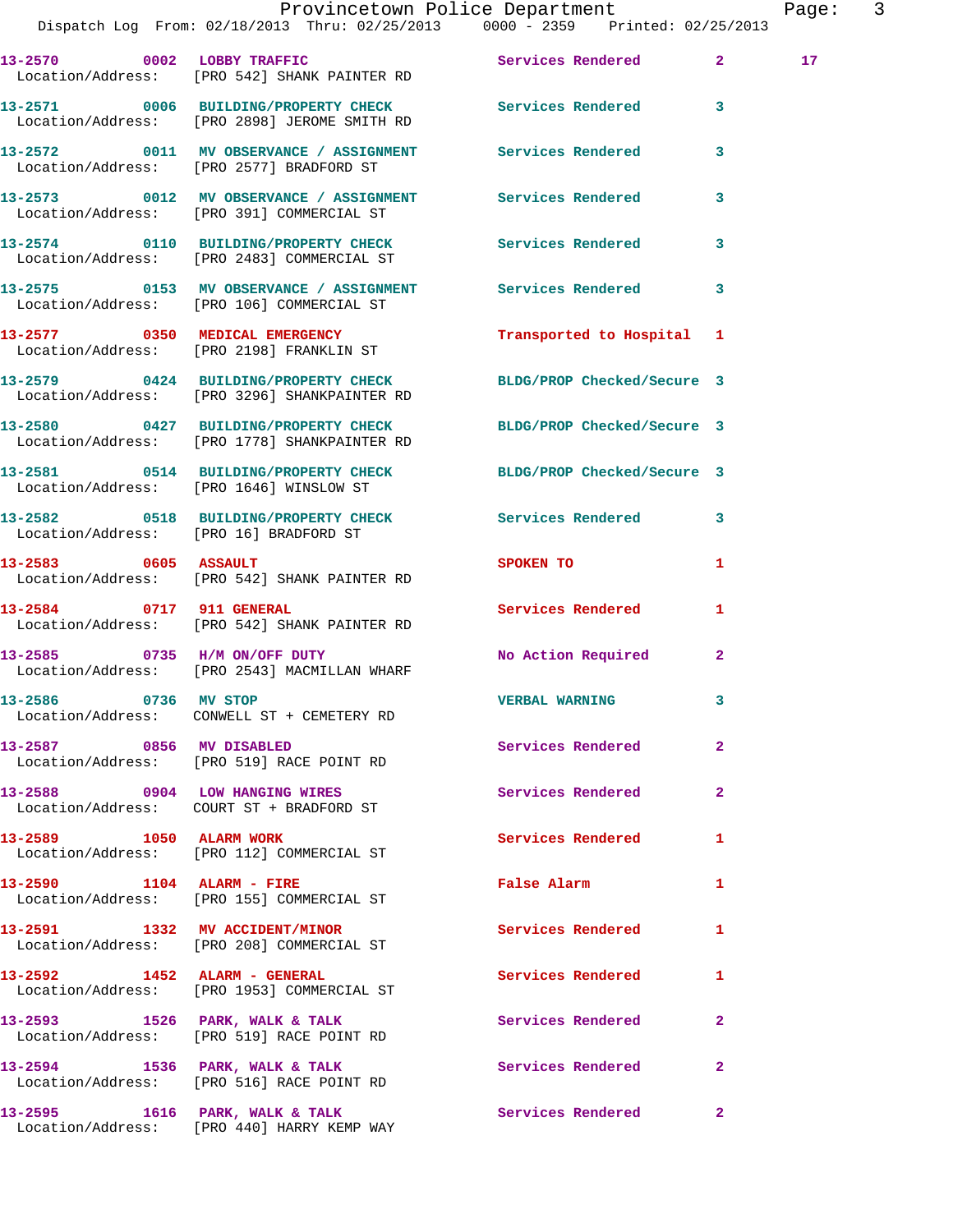|                                                              | 13-2596 1634 MV OBSERVANCE / ASSIGNMENT Services Rendered 3<br>Location/Address: [PRO 2242] SHANKPAINTER RD   |                            |              |                 |
|--------------------------------------------------------------|---------------------------------------------------------------------------------------------------------------|----------------------------|--------------|-----------------|
| 13-2597 1646 MV STOP                                         | Location/Address: [PRO 539] SHANK PAINTER RD                                                                  | <b>VERBAL WARNING</b>      | 3            |                 |
| Location/Address: [PRO 433] RYDER ST                         | 13-2598 1657 BUILDING/PROPERTY CHECK BLDG/PROP Checked/Secure 3                                               |                            |              |                 |
| 13-2599 1721 MV STOP                                         | Location/Address: [PRO 2391] BRADFORD ST                                                                      | <b>VERBAL WARNING</b>      | 3            |                 |
|                                                              | 13-2600 1729 BUILDING/PROPERTY CHECK BLDG/PROP Checked/Secure 3<br>Location/Address: [PRO 182] COMMERCIAL ST  |                            |              |                 |
|                                                              | 13-2601 1735 BUILDING/PROPERTY CHECK<br>Location/Address: [PRO 3256] COMMERCIAL ST                            | BLDG/PROP Checked/Secure 3 |              |                 |
| 13-2602 1754 MV STOP<br>Location/Address: [PRO 2513] ROUTE 6 |                                                                                                               | <b>VERBAL WARNING</b>      | 3            |                 |
|                                                              | 13-2603 1835 MV DISABLED<br>Location/Address: SANDY HILL LN + ROUTE 6                                         | Services Rendered          | $\mathbf{2}$ |                 |
| Location/Address: [PRO 3259] MACMILLAN                       | 13-2604 1854 BUILDING/PROPERTY CHECK                                                                          | BLDG/PROP Checked/Secure 3 |              |                 |
| 13-2605 1934 911 GENERAL<br>Location/Address: HARRY KEMP WAY |                                                                                                               | Services Rendered 1        |              |                 |
|                                                              | 13-2606 1941 ASSIST CITIZEN<br>Location/Address: [PRO 542] SHANK PAINTER RD                                   | <b>Services Rendered</b>   | 3            |                 |
|                                                              | 13-2607 1953 SERVICE CALL<br>Location/Address: [PRO 542] SHANK PAINTER RD                                     | Services Rendered 3        |              |                 |
|                                                              | 13-2608 1954 BUILDING/PROPERTY CHECK<br>Location/Address: [PRO 530] SHANKPAINTER RD                           | BLDG/PROP Checked/Secure 3 |              |                 |
|                                                              | 13-2609 2012 BUILDING/PROPERTY CHECK BLDG/PROP Checked/Secure 3<br>Location/Address: [PRO 3292] COMMERCIAL ST |                            |              |                 |
|                                                              | 13-2610 2052 BUILDING/PROPERTY CHECK Services Rendered 3<br>Location/Address: [PRO 564] BAYBERRY              |                            |              |                 |
|                                                              | 13-2611 2052 BUILDING/PROPERTY CHECK<br>Location/Address: [PRO 306] COMMERCIAL ST                             | BLDG/PROP Checked/Secure 3 |              |                 |
| Location/Address: [PRO 512] PRINCE ST                        | 13-2612 2058 BUILDING/PROPERTY CHECK BLDG/PROP Checked/Secure 3                                               |                            |              |                 |
| 13-2613 2125 HAZARDS                                         | Location/Address: [PRO 2150] COMMERCIAL ST                                                                    | Services Rendered          | $\mathbf{2}$ |                 |
| 13-2614 2224 ALARM - FIRE                                    | Location/Address: [PRO 106] COMMERCIAL ST                                                                     | <b>Services Rendered</b>   | 1            |                 |
| 13-2615 2319 ASSIST CITIZEN                                  | Location/Address: [PRO 442] HARRY KEMP WAY                                                                    | Services Rendered          | 3            |                 |
|                                                              | 13-2616 2346 BUILDING/PROPERTY CHECK Services Rendered<br>Location/Address: [PRO 2898] JEROME SMITH RD        |                            | 3            |                 |
| For Date: $02/20/2013$ - Wednesday                           |                                                                                                               |                            |              |                 |
| 13-2617 0030 LOBBY TRAFFIC                                   |                                                                                                               | Services Rendered          | $\mathbf{2}$ | 13 <sub>1</sub> |

**13-2618 0032 BUILDING/PROPERTY CHECK Services Rendered 3** 

Location/Address: [PRO 542] SHANK PAINTER RD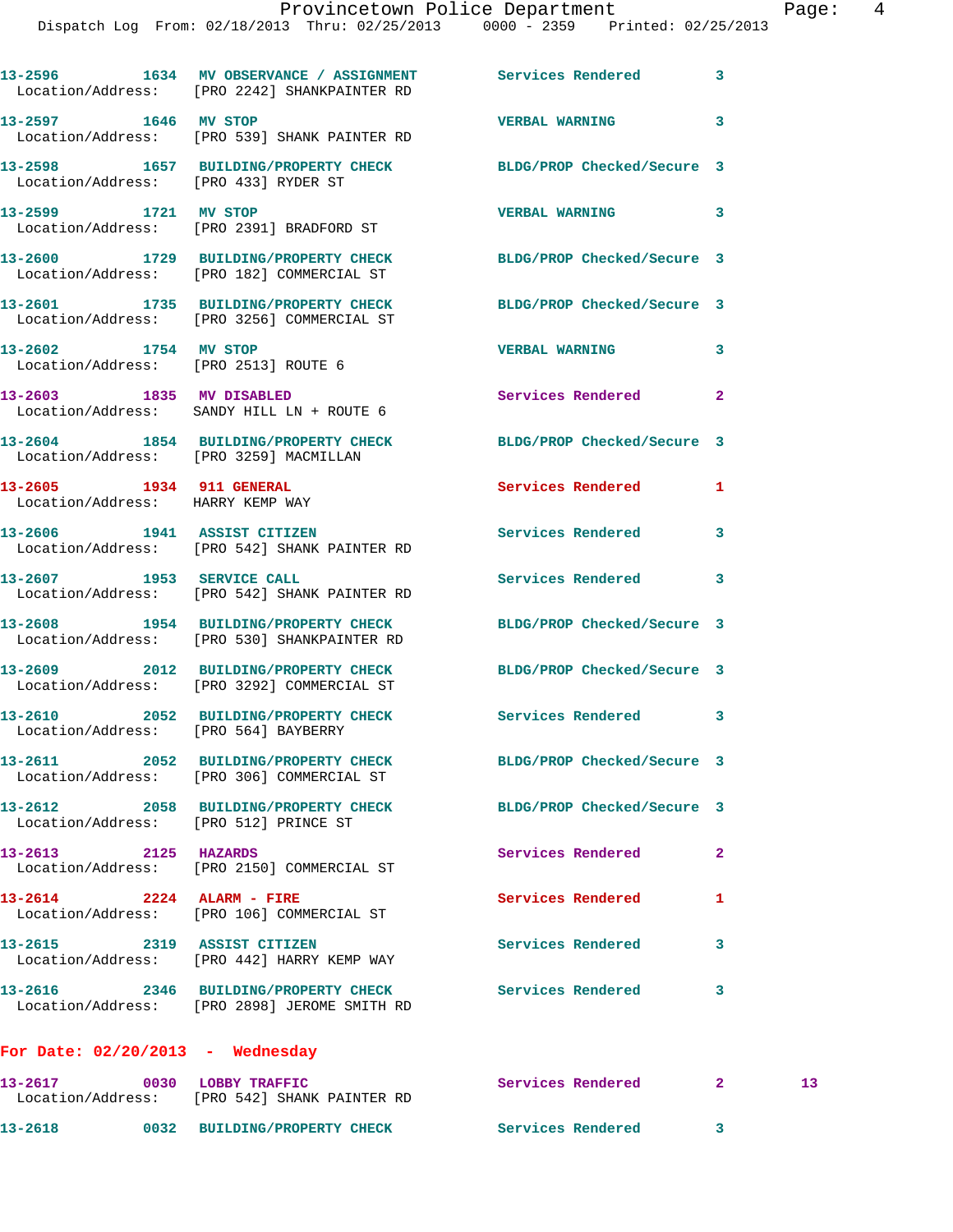|                                                                     | Provincetown Police Department<br>Dispatch Log From: 02/18/2013 Thru: 02/25/2013 0000 - 2359 Printed: 02/25/2013 |                            |                |
|---------------------------------------------------------------------|------------------------------------------------------------------------------------------------------------------|----------------------------|----------------|
|                                                                     | Location/Address: [PRO 391] COMMERCIAL ST                                                                        |                            |                |
|                                                                     | 13-2619 0034 MV OBSERVANCE / ASSIGNMENT Services Rendered<br>Location/Address: [PRO 391] COMMERCIAL ST           |                            | 3              |
|                                                                     | 13-2620 0047 MV OBSERVANCE / ASSIGNMENT Services Rendered<br>Location/Address: [PRO 2577] BRADFORD ST            |                            | 3              |
|                                                                     | 13-2621 0127 BUILDING/PROPERTY CHECK<br>Location/Address: [PRO 519] RACE POINT RD                                | BLDG/PROP Checked/Secure 3 |                |
|                                                                     | 13-2622 0142 BUILDING/PROPERTY CHECK<br>Location/Address: [PRO 2483] COMMERCIAL ST                               | <b>Services Rendered</b>   | 3              |
|                                                                     | 13-2623 0159 MV OBSERVANCE / ASSIGNMENT Services Rendered<br>Location/Address: [PRO 106] COMMERCIAL ST           |                            | 3              |
| 13-2624 0333 911 GENERAL<br>Location/Address: [PRO 1227] RACE RD    |                                                                                                                  | Could Not Locate           | 1              |
|                                                                     | 13-2625 0530 BUILDING/PROPERTY CHECK BLDG/PROP Checked/Secure 3<br>Location/Address: [PRO 440] HARRY KEMP WAY    |                            |                |
| Location/Address: ROUTE 6 + SNAIL RD                                | 13-2626 0730 MV OBSERVANCE / ASSIGNMENT Services Rendered                                                        |                            | 3              |
|                                                                     | 13-2627 0731 H/M ON/OFF DUTY<br>Location/Address: [PRO 2543] MACMILLAN WHARF                                     | Services Rendered          | $\mathbf{2}$   |
| 13-2628 0741 MV STOP<br>Location/Address: [PRO 2513] ROUTE 6        |                                                                                                                  | <b>VERBAL WARNING</b>      | 3              |
|                                                                     | 13-2629 0743 PARKING COMPLAINT / GENERAL Citation/Warning Issued<br>Location/Address: [PRO 3456] RYDER ST EXT    |                            | 3              |
| 13-2630 0817 MV STOP<br>Location/Address: [PRO 2519] ROUTE 6        |                                                                                                                  | <b>VERBAL WARNING</b>      | 3              |
| 13-2631 0834 MV STOP                                                | Location/Address: [PRO 2512] JEROME SMITH RD                                                                     | <b>VERBAL WARNING</b>      | 3              |
| 13-2632 0853 ALARM - GENERAL                                        | Location/Address: [PRO 125] COMMERCIAL ST                                                                        | <b>False Alarm</b>         | 1              |
| 13-2634 1008 MV COMPLAINT/TOWED                                     | Location/Address: [PRO 526] RYDER ST EXT                                                                         | Vehicle Towed              | $\mathbf{2}$   |
| 13-2635 1020 LOOSE GRAY DOG<br>Location/Address: ATLANTIC AVE       |                                                                                                                  | <b>GONE ON ARRIVAL</b>     | $\overline{a}$ |
|                                                                     | 13-2636 1026 REASSURANCE CHECK<br>Location/Address: [PRO 3632] COMMERCIAL ST                                     | <b>GONE ON ARRIVAL</b>     | 3              |
| Location/Address: BAKER AVE                                         | 13-2637 1030 TRUCK BLOCKING ROADWAY                                                                              | No Action Required         | $\mathbf{2}$   |
| 13-2639 1222 DUMPSTER FIRE<br>Location/Address: [PRO 1411] PEARL ST |                                                                                                                  | Services Rendered          | 1              |
|                                                                     | 13-2640 1257 LOST BLACK GLASSES<br>Location/Address: [PRO 542] SHANK PAINTER RD                                  | <b>Services Rendered</b>   | 3              |
| 13-2641 1321 ALARM - GENERAL                                        | Location/Address: [PRO 603] COMMERCIAL ST                                                                        | False Alarm                | 1              |
| Location/Address: [PRO 571] ALDEN ST                                | 13-2642 1637 BUILDING/PROPERTY CHECK                                                                             | BLDG/PROP Checked/Secure 3 |                |
| 13-2643 1644 PROPERTY DAMAGE                                        | Location/Address: [PRO 2575] CONWELL ST                                                                          | Services Rendered          | 3              |

Page: 5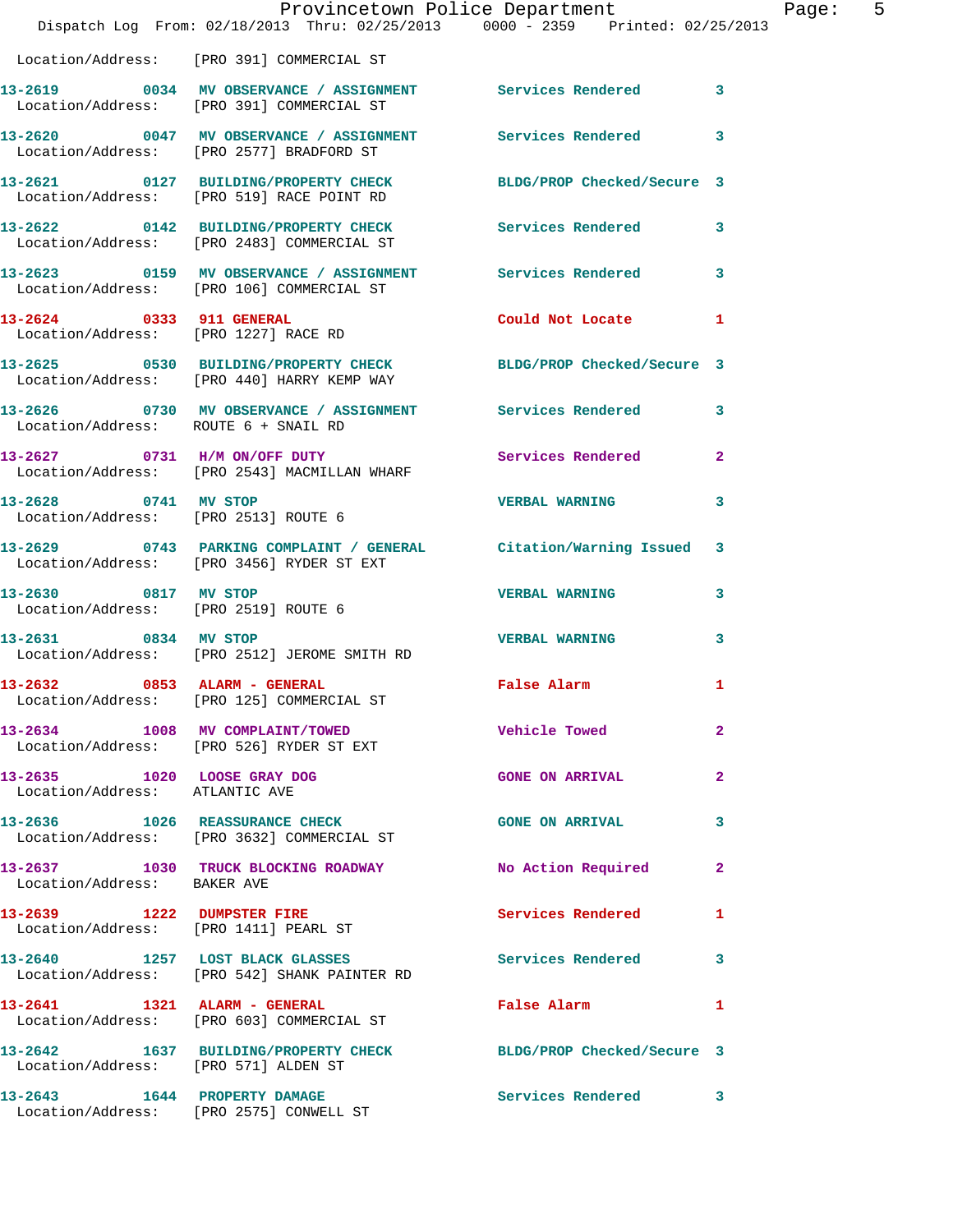|                                                    | Provincetown Police Department<br>Dispatch Log From: 02/18/2013 Thru: 02/25/2013 0000 - 2359 Printed: 02/25/2013 |                            |              | Page: 6 |  |
|----------------------------------------------------|------------------------------------------------------------------------------------------------------------------|----------------------------|--------------|---------|--|
|                                                    | 13-2644 1651 MV OBSERVANCE / ASSIGNMENT No Action Required 3<br>Location/Address: [PRO 3296] SHANKPAINTER RD     |                            |              |         |  |
| Location/Address: BANGS ST                         | 13-2645 1651 COMPLAINT/CHILD Services Rendered 3                                                                 |                            |              | 1       |  |
|                                                    | 13-2646 1719 FOUND WALLET/RETURNED Services Rendered 3<br>Location/Address: SANDY HILL LN                        |                            |              |         |  |
|                                                    | 13-2647 1755 LARCENY /FORGERY / FRAUD Services Rendered<br>Location/Address: [PRO 3727] COMMERCIAL ST            |                            | $\mathbf{2}$ |         |  |
|                                                    | 13-2648 1803 BUILDING/PROPERTY CHECK BLDG/PROP Checked/Secure 3<br>Location/Address: [PRO 3259] MACMILLAN        |                            |              |         |  |
|                                                    | 13-2649 1811 BUILDING/PROPERTY CHECK BLDG/PROP Checked/Secure 3<br>Location/Address: [PRO 3292] COMMERCIAL ST    |                            |              |         |  |
|                                                    | 13-2650 1819 BUILDING/PROPERTY CHECK BLDG/PROP Checked/Secure 3<br>Location/Address: [PRO 2898] JEROME SMITH RD  |                            |              |         |  |
|                                                    | 13-2651 1859 COMPLAINT<br>Location/Address: [PRO 542] SHANK PAINTER RD                                           | SPOKEN TO                  | 3            |         |  |
| 13-2652 1908 MV STOP                               | Location/Address: ROUTE 6 + SNAIL RD                                                                             | <b>VERBAL WARNING</b>      | 3            |         |  |
|                                                    | 13-2653 1940 MV STOP 13-2653<br>Location/Address: [PRO 3296] SHANK PAINTER RD                                    |                            | 3            |         |  |
| 13-2654 1952 MV STOP                               | Location/Address: BRADFORD ST + CENTER ST                                                                        | <b>VERBAL WARNING</b>      | $\mathbf{3}$ |         |  |
|                                                    | 13-2655 1957 BUILDING/PROPERTY CHECK BLDG/PROP Checked/Secure 3<br>Location/Address: [PRO 530] SHANKPAINTER RD   |                            |              |         |  |
|                                                    | 13-2656 2012 BUILDING/PROPERTY CHECK BLDG/PROP Checked/Secure 3<br>Location/Address: [PRO 2490] PROVINCELANDS RD |                            |              |         |  |
|                                                    | 13-2657 2034 MV STOP<br>Location/Address: WINSLOW ST + BRADFORD ST                                               | VERBAL WARNING 3           |              |         |  |
| Location/Address: [PRO 16] BRADFORD ST             | 13-2658 2040 BUILDING/PROPERTY CHECK                                                                             | BLDG/PROP Checked/Secure 3 |              |         |  |
| 13-2659 2040 MV STOP                               | Location/Address: [PRO 3004] BRADFORD ST                                                                         | <b>VERBAL WARNING</b>      | 3            |         |  |
|                                                    | 13-2660 2058 MV OBSERVANCE / ASSIGNMENT No Action Required 3<br>Location/Address: ALDEN ST + BRADFORD ST         |                            |              |         |  |
| 13-2661 2101 MV STOP<br>Location/Address: RYDER ST |                                                                                                                  | <b>VERBAL WARNING</b>      | 3            |         |  |
|                                                    | 13-2662 2127 BUILDING/PROPERTY CHECK BLDG/PROP Checked/Secure 3<br>Location/Address: [PRO 519] RACE POINT RD     |                            |              |         |  |
|                                                    | 13-2663 2138 MV OBSERVANCE / ASSIGNMENT Services Rendered 3<br>Location/Address: [PRO 2577] BRADFORD ST          |                            |              |         |  |
|                                                    | 13-2664 2143 BUILDING/PROPERTY CHECK BLDG/PROP Checked/Secure 3<br>Location/Address: [PRO 306] COMMERCIAL ST     |                            |              |         |  |
|                                                    | 13-2665 2229 POSSIBLE FRAUD<br>Location/Address: [PRO 3296] SHANK PAINTER RD                                     | Services Rendered 2        |              |         |  |
| Location/Address: [PRO 2543] MACMILLAN             | 13-2666 2359 BUILDING/PROPERTY CHECK BLDG/PROP Checked/Secure 3                                                  |                            |              |         |  |

**For Date: 02/21/2013 - Thursday**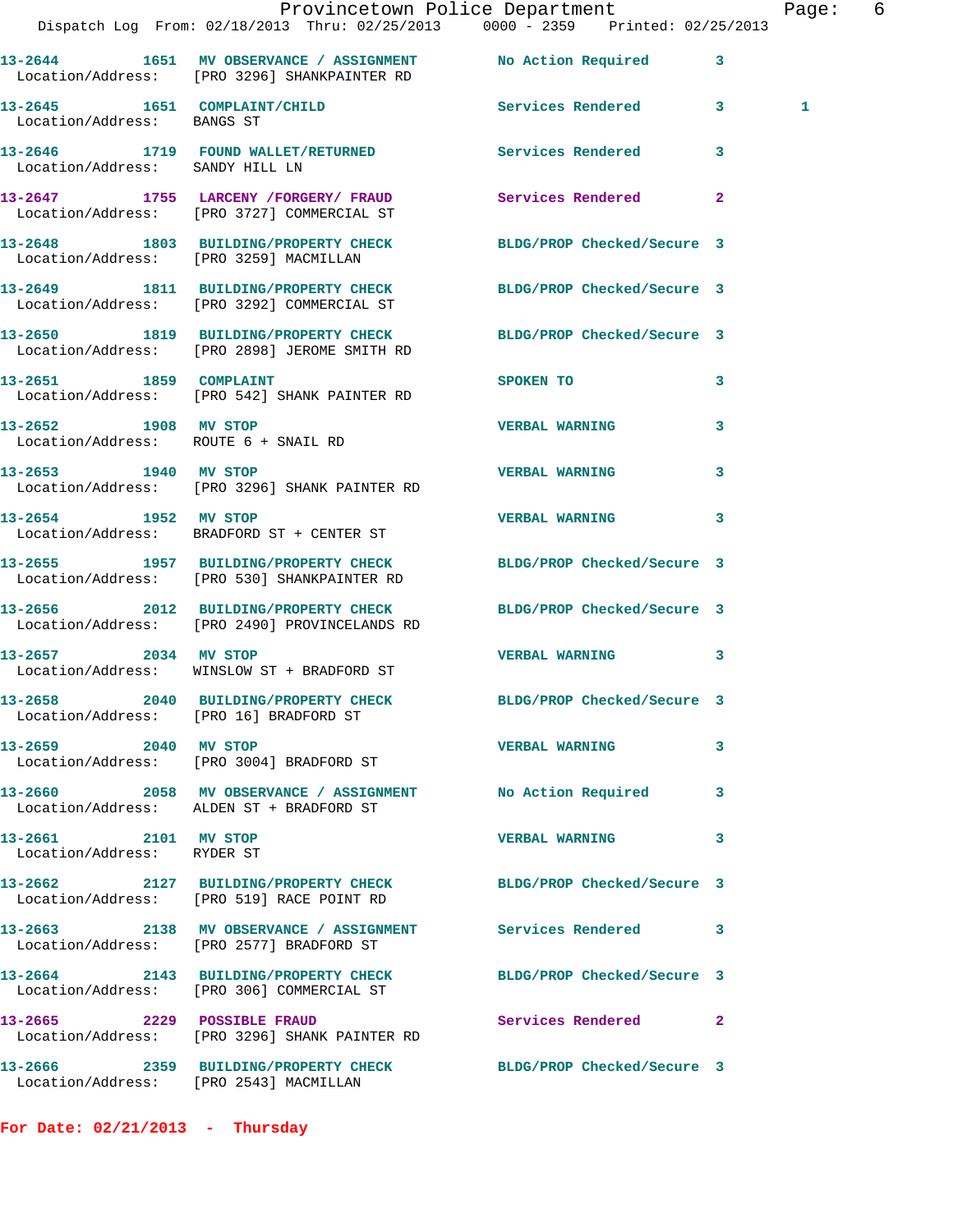|                                                                         | 13-2667 0103 BUILDING/PROPERTY CHECK<br>Location/Address: [PRO 175] COMMERCIAL ST                     | BLDG/PROP Checked/Secure 3 |              |    |
|-------------------------------------------------------------------------|-------------------------------------------------------------------------------------------------------|----------------------------|--------------|----|
|                                                                         | 13-2668 0110 BUILDING/PROPERTY CHECK<br>Location/Address: [PRO 182] COMMERCIAL ST                     | BLDG/PROP Checked/Secure 3 |              |    |
|                                                                         | 13-2669 0120 MV OBSERVANCE / ASSIGNMENT Services Rendered<br>Location/Address: [PRO 2577] BRADFORD ST |                            | 3            |    |
| 13-2670 0340 911 GENERAL                                                | Location/Address: [PRO 442] HARRY KEMP WAY                                                            | <b>Services Rendered</b>   | 1            |    |
|                                                                         | 13-2671 0523 LOBBY TRAFFIC<br>Location/Address: [PRO 542] SHANK PAINTER RD                            | Services Rendered 2        |              | 17 |
| Location/Address: [PRO 571] ALDEN ST                                    | 13-2672 0757 BUILDING/PROPERTY CHECK BLDG/PROP Checked/Secure 3                                       |                            |              |    |
|                                                                         | 13-2673 0805 H/M ON/OFF DUTY<br>Location/Address: [PRO 2543] MACMILLAN WHARF                          | Services Rendered          | $\mathbf{2}$ |    |
| 13-2674 0826 GENERAL INFO                                               |                                                                                                       | Services Rendered          | 3            |    |
|                                                                         | $13-2675$ 0826 PARK, WALK & TALK<br>Location/Address: [PRO 516] RACE POINT RD                         | Services Rendered          | $\mathbf{2}$ |    |
|                                                                         | 13-2676 0847 BUILDING/PROPERTY CHECK<br>Location/Address: [PRO 2206] COMMERCIAL ST                    | Services Rendered          | 3            |    |
| 13-2678 0919 MEDICAL EMERGENCY<br>Location/Address: HARRY KEMP WAY      |                                                                                                       | <b>PATIENT REFUSAL</b>     | 1            |    |
|                                                                         | 13-2679 0923 ALARM TESTING<br>Location/Address: [PRO 488] MAYFLOWER AVE                               | Services Rendered          | 1            |    |
|                                                                         | 13-2680 0930 FOLLOW UP<br>Location/Address: [PRO 442] HARRY KEMP WAY                                  | Services Rendered          | $\mathbf{2}$ |    |
|                                                                         | 13-2681 0954 BUILDING/PROPERTY CHECK<br>Location/Address: [PRO 3318] CEMETERY RD                      | BLDG/PROP Checked/Secure 3 |              |    |
|                                                                         | 13-2683 1033 BUILDING/PROPERTY CHECK<br>Location/Address: [PRO 3317] CEMETERY RD                      | Services Rendered 3        |              |    |
| Location/Address: [PRO 3179] MEADOW RD                                  | 13-2684 1047 MEDICAL EMERGENCY                                                                        | Transported to Hospital 1  |              |    |
| 13-2685 1102 911 GENERAL                                                | Location/Address: [PRO 542] SHANK PAINTER RD                                                          | <b>No Action Required</b>  | 1            |    |
| 13-2686 1105 PET PANTRY                                                 | Location/Address: [PRO 537] SHANK PAINTER RD                                                          | <b>Services Rendered</b>   | $\mathbf{2}$ |    |
| 13-2688 1127 SERVE WARRANT<br>Location/Address: HARRY KEMP WAY          |                                                                                                       | Could Not Locate           | 3            |    |
| 13-2689 1240 COMPLAINT                                                  | Location/Address: [PRO 3461] COMMERCIAL ST                                                            | SPOKEN TO                  | 3            |    |
|                                                                         | 13-2690 1250 MEDICAL EMERGENCY<br>Location/Address: [PRO 3219] COMMERCIAL ST                          | Transported to Hospital 1  |              |    |
| 13-2691 1308 ALARM - GENERAL<br>Location/Address: [PRO 2] ALDEN ST      |                                                                                                       | False Alarm                | 1            |    |
| Location/Address: [PRO 3287] ROUTE 6                                    | 13-2692 1413 BUILDING/PROPERTY CHECK BLDG/PROP Checked/Secure 3                                       |                            |              |    |
| 13-2693 1415 PARK, WALK & TALK<br>Location/Address: [PRO 3222] ALDEN ST |                                                                                                       | Services Rendered          | 2            |    |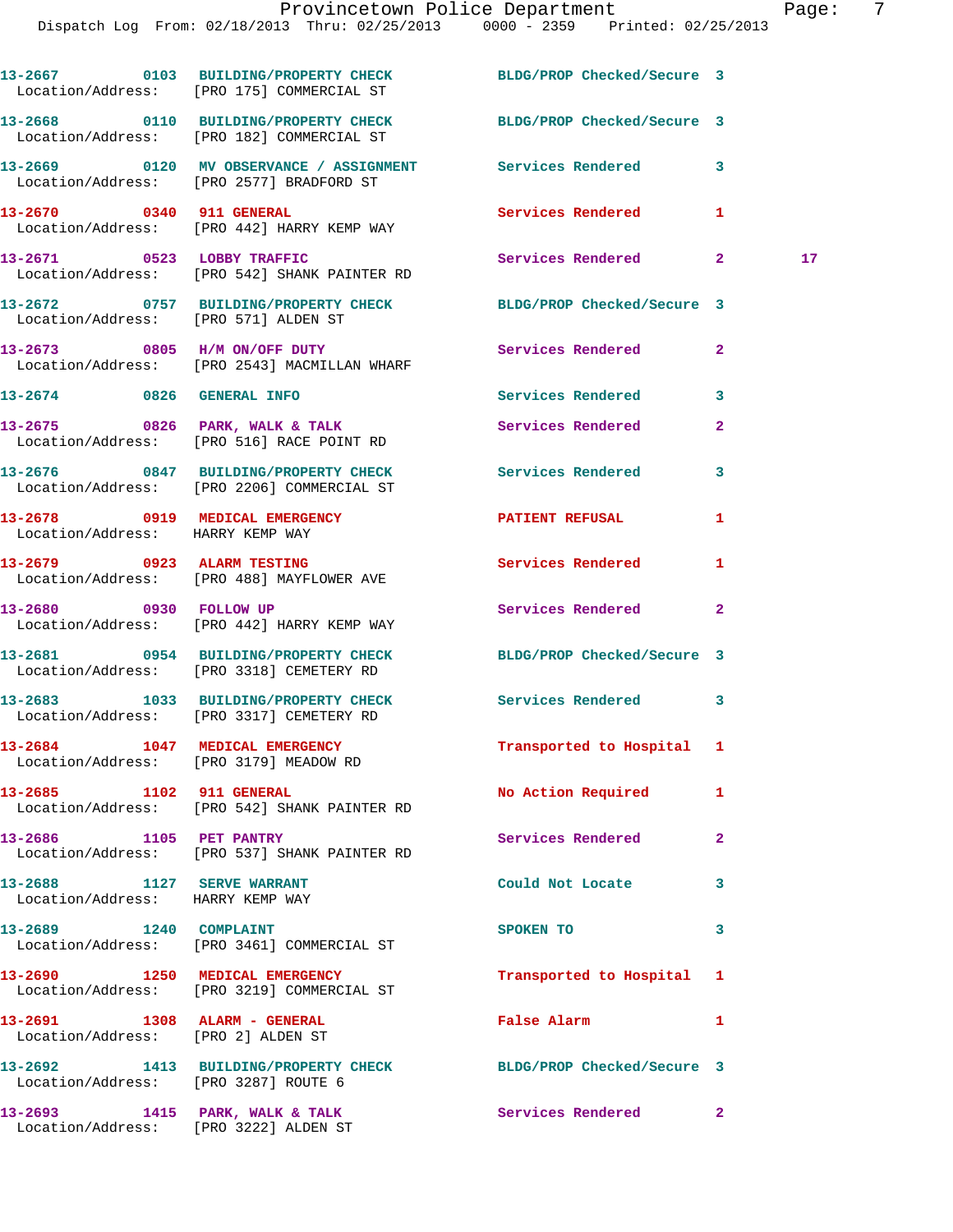| 13-2694 1426 MV ACCIDENT                                 | Location/Address: [PRO 545] SHANK PAINTER RD                                         | Services Rendered 1        |              |
|----------------------------------------------------------|--------------------------------------------------------------------------------------|----------------------------|--------------|
|                                                          | 13-2695 1506 MEDICAL EMERGENCY<br>Location/Address: [PRO 1320] COMMERCIAL ST         | <b>Services Rendered</b>   | $\mathbf{1}$ |
| 13-2696 1517 MV ACCIDENT/MINOR                           | Location/Address: [PRO 569] WINSLOW ST                                               | Services Rendered 1        |              |
|                                                          | 13-2697 1634 BUILDING/PROPERTY CHECK<br>Location/Address: [PRO 2898] JEROME SMITH RD | BLDG/PROP Checked/Secure 3 |              |
| Location/Address: [PRO 3259] MACMILLAN                   | 13-2699 1758 BUILDING/PROPERTY CHECK                                                 | BLDG/PROP Checked/Secure 3 |              |
|                                                          | 13-2700 1804 BUILDING/PROPERTY CHECK<br>Location/Address: [PRO 3318] CEMETERY RD     | BLDG/PROP Checked/Secure 3 |              |
|                                                          | 13-2701 1827 PARK, WALK & TALK<br>Location/Address: [PRO 3296] SHANK PAINTER RD      | Services Rendered 2        |              |
|                                                          | 13-2702 1842 BUILDING/PROPERTY CHECK<br>Location/Address: [PRO 3004] BRADFORD ST     | BLDG/PROP Checked/Secure 3 |              |
| 13-2703 1906 MV STOP<br>Location/Address: MILLER HILL RD |                                                                                      | <b>VERBAL WARNING</b>      | 3            |
| Location/Address: [PRO 526] RYDER ST                     | 13-2704 1932 BUILDING/PROPERTY CHECK BLDG/PROP Checked/Secure 3                      |                            |              |
|                                                          | 13-2705 2041 BUILDING/PROPERTY CHECK<br>Location/Address: [PRO 2898] JEROME SMITH RD | BLDG/PROP Checked/Secure 3 |              |
|                                                          | 13-2706 2122 BUILDING/PROPERTY CHECK<br>Location/Address: [PRO 306] COMMERCIAL ST    | BLDG/PROP Checked/Secure 3 |              |
| Location/Address: [PRO 16] BRADFORD ST                   | 13-2707 2207 BUILDING/PROPERTY CHECK                                                 | BLDG/PROP Checked/Secure 3 |              |
| Location/Address: [PRO 2543] MACMILLAN                   | 13-2708 2359 BUILDING/PROPERTY CHECK                                                 | BLDG/PROP Checked/Secure 3 |              |
|                                                          |                                                                                      |                            |              |

## **For Date: 02/22/2013 - Friday**

|                                      | $13-2709$ 0045 MV STOP<br>Location/Address: [PRO 440] HARRY KEMP WAY                                         | No Action Required 3 |                |    |
|--------------------------------------|--------------------------------------------------------------------------------------------------------------|----------------------|----------------|----|
|                                      | 13-2710 0106 BUILDING/PROPERTY CHECK BLDG/PROP Checked/Secure 3<br>Location/Address: [PRO 175] COMMERCIAL ST |                      |                |    |
|                                      | 13-2711 0106 BUILDING/PROPERTY CHECK BLDG/PROP Checked/Secure 3<br>Location/Address: [PRO 182] COMMERCIAL ST |                      |                |    |
|                                      | 13-2712 0504 LOBBY TRAFFIC Services Rendered 2<br>Location/Address: [PRO 542] SHANK PAINTER RD               |                      |                | 19 |
|                                      | 13-2713 0604 ASSIST AGENCY / MUTUAL AID Services Rendered<br>Location/Address: [PRO 442] HARRY KEMP WAY      |                      | 3              |    |
| Location/Address: [PRO 3287] ROUTE 6 | 13-2714 0759 BUILDING/PROPERTY CHECK BLDG/PROP Checked/Secure 3                                              |                      |                |    |
|                                      | 13-2715 0827 H/M ON/OFF DUTY Services Rendered<br>Location/Address: [PRO 2543] MACMILLAN WHARF               |                      | $\overline{2}$ |    |
|                                      | $13-2716$ 0854 ALARM - GENERAL<br>Location/Address: [PRO 278] COMMERCIAL ST                                  | False Alarm          | 1              |    |
| 13-2717 0931 INJURED PIGEONS         |                                                                                                              | Services Rendered    | $\overline{2}$ |    |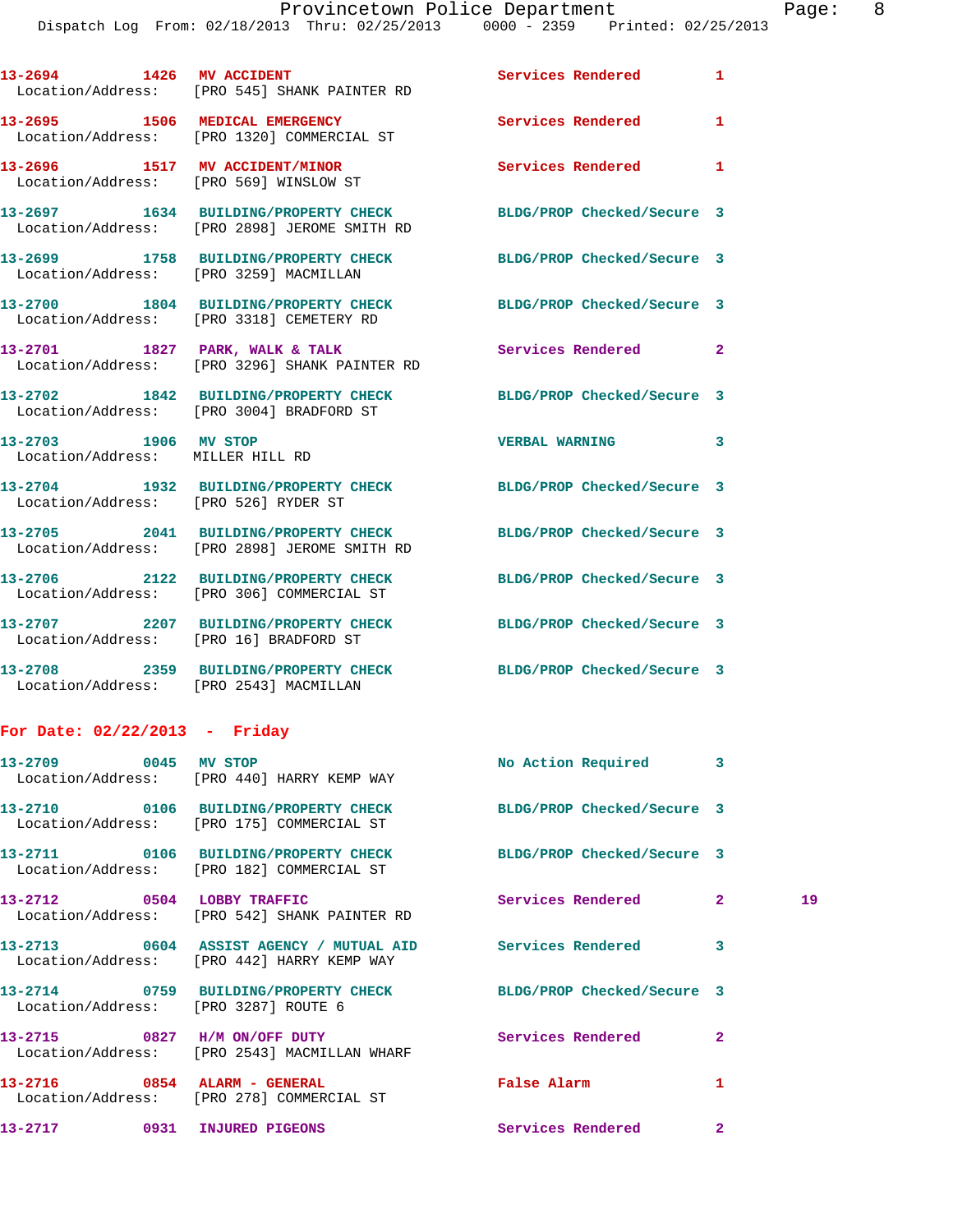|                                                              | Dispatch Log From: 02/18/2013 Thru: 02/25/2013 0000 - 2359 Printed: 02/25/2013                                | Provincetown Police Department | Page: 9                 |
|--------------------------------------------------------------|---------------------------------------------------------------------------------------------------------------|--------------------------------|-------------------------|
|                                                              | Location/Address: [PRO 2543] MACMILLAN WHARF                                                                  |                                |                         |
|                                                              | 13-2718 1036 PARK, WALK & TALK No Action Required 2<br>Location/Address: [PRO 595] BRADFORD ST                |                                |                         |
| Location/Address: ROUTE 6                                    | 13-2719 1050 MV OBSERVANCE / ASSIGNMENT Citation/Warning Issued 3                                             |                                |                         |
| 13-2720 1058 MV STOP                                         | Location/Address: [PRO 2513] ROUTE 6                                                                          | Citation/Warning Issued 3      |                         |
|                                                              | 13-2721 1122 911 GENERAL<br>Location/Address: [PRO 542] SHANK PAINTER RD                                      | Services Rendered 1            |                         |
|                                                              | 13-2722 1126 LEANING TREE<br>Location/Address: [PRO 1058] PILGRIM HEIGHTS RD                                  | Services Rendered 2            |                         |
| Location/Address: SHANKPAINTER RD                            | 13-2723 1154 ALARM - GENERAL                                                                                  | False Alarm                    | 1                       |
|                                                              | 13-2724 1220 ASSIST CITIZEN<br>Location/Address: [PRO 542] SHANK PAINTER RD                                   | SPOKEN TO                      | 3                       |
| Location/Address: AUNT SUKEYS WAY                            | 13-2725 1224 MEDICAL EMERGENCY                                                                                | Transported to Hospital 1      |                         |
| Location/Address: [PRO 564] BAYBERRY                         | 13-2727 1304 BUILDING/PROPERTY CHECK BLDG/PROP Checked/Secure 3                                               |                                |                         |
| Location/Address: SHANKPAINTER RD                            | 13-2728 1316 MV OBSERVANCE / ASSIGNMENT Citation/Warning Issued 3                                             |                                |                         |
| 13-2729 1326 MV STOP<br>Location/Address: [PRO 2519] ROUTE 6 |                                                                                                               | Citation/Warning Issued 3      |                         |
|                                                              | 13-2730 1358 MEDICAL EMERGENCY/ASSIST Services Rendered 1<br>Location/Address: [PRO 781] CAPTAIN BERTIE RD    |                                |                         |
|                                                              | 13-2731 1405 COMPLAINT<br>Location/Address: [PRO 3461] COMMERCIAL ST                                          | No Action Required             | $\overline{\mathbf{3}}$ |
| 13-2732                                                      | 1422 PARK, WALK & TALK<br>Location/Address: [PRO 106] COMMERCIAL ST                                           | Services Rendered 2            |                         |
| Location/Address: [PRO 564] BAYBERRY                         | 13-2734 1644 BUILDING/PROPERTY CHECK BLDG/PROP Checked/Secure 3                                               |                                |                         |
| Location/Address: [PRO 2513] ROUTE 6                         | 13-2735 1655 MV OBSERVANCE / ASSIGNMENT Services Rendered 3                                                   |                                |                         |
| 13-2736 1705 MV STOP                                         | Location/Address: [PRO 2479] ROUTE 6                                                                          | <b>VERBAL WARNING</b>          | 3                       |
| Location/Address: [PRO 526] RYDER ST                         | 13-2737 1730 BUILDING/PROPERTY CHECK BLDG/PROP Checked/Secure 3                                               |                                |                         |
| 13-2738 1740 MV STOP                                         | Location/Address: [PRO 32] BRADFORD ST                                                                        | <b>VERBAL WARNING</b>          | 3                       |
| 13-2739 1742 MV STOP                                         | Location/Address: [PRO 32] BRADFORD ST                                                                        | VERBAL WARNING 3               |                         |
| Location/Address: [PRO 571] ALDEN ST                         | 13-2740 1754 BUILDING/PROPERTY CHECK BLDG/PROP Checked/Secure 3                                               |                                |                         |
|                                                              | 13-2741 1837 BUILDING/PROPERTY CHECK BLDG/PROP Checked/Secure 3<br>Location/Address: [PRO 2977] COMMERCIAL ST |                                |                         |
|                                                              | 13-2742 1858 PARK, WALK & TALK Services Rendered 2<br>Location/Address: [PRO 105] COMMERCIAL ST               |                                |                         |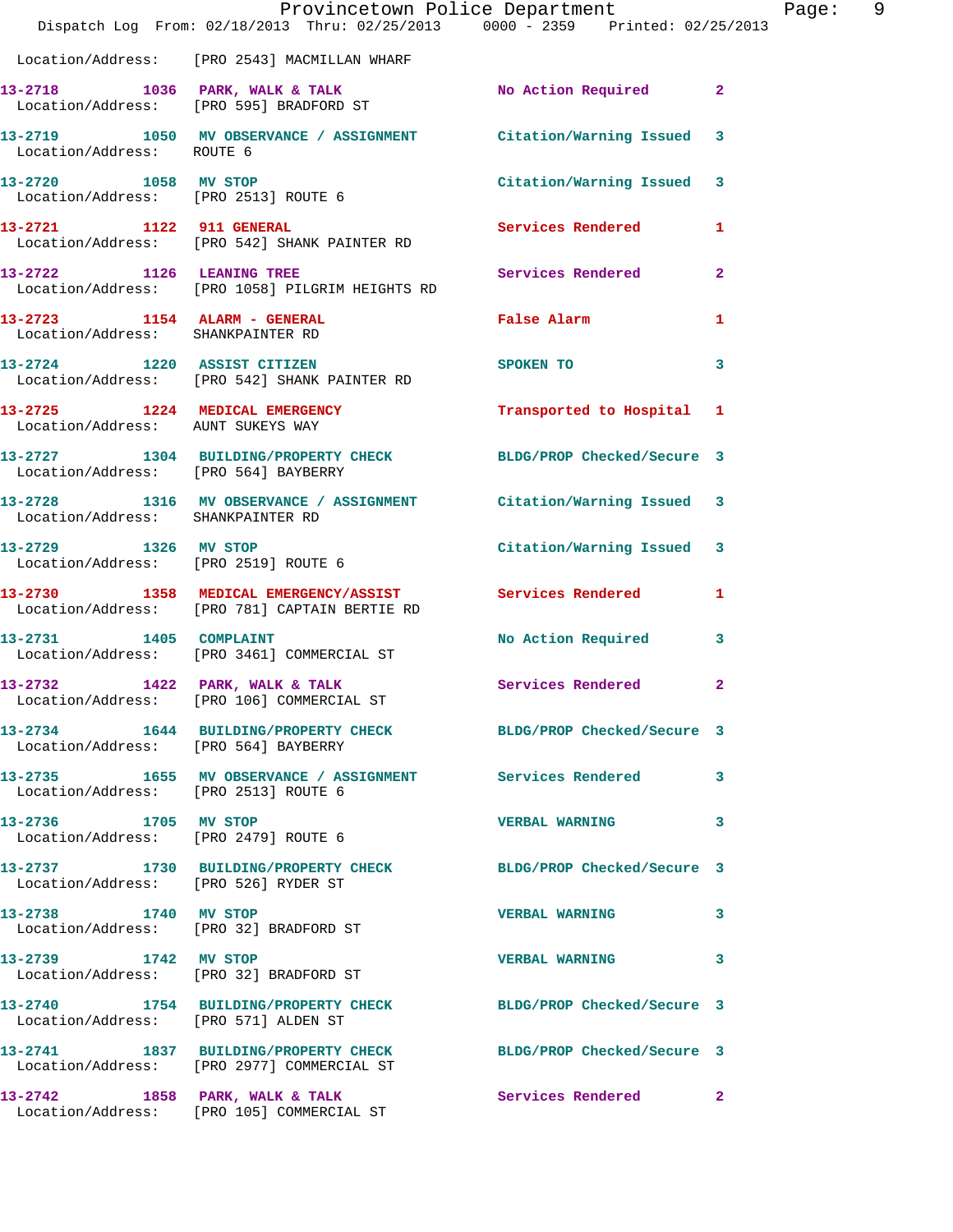|                                   |                                                                                                              | Provincetown Police Department |                         | Page: 10 |  |
|-----------------------------------|--------------------------------------------------------------------------------------------------------------|--------------------------------|-------------------------|----------|--|
|                                   | Dispatch Log From: 02/18/2013 Thru: 02/25/2013 0000 - 2359 Printed: 02/25/2013                               |                                |                         |          |  |
|                                   | 13-2743 1913 BUILDING/PROPERTY CHECK BLDG/PROP Checked/Secure 3<br>Location/Address: [PRO 433] RYDER ST      |                                |                         |          |  |
| 13-2744 1914 BAR CHECK            | Location/Address: [PRO 2737] COMMERCIAL ST                                                                   | Services Rendered 2            |                         |          |  |
|                                   | 13-2745 1943 BUILDING/PROPERTY CHECK BLDG/PROP Checked/Secure 3<br>Location/Address: [PRO 3317] CEMETERY RD  |                                |                         |          |  |
|                                   | 13-2746 2040 BUILDING/PROPERTY CHECK BLDG/PROP Checked/Secure 3<br>Location/Address: [PRO 175] COMMERCIAL ST |                                |                         |          |  |
| 13-2747 2056 MV STOP              | Location/Address: [PRO 2479] ROUTE 6                                                                         | VERBAL WARNING 3               |                         |          |  |
|                                   | 13-2748 2104 BUILDING/PROPERTY CHECK BLDG/PROP Checked/Secure 3<br>Location/Address: [PRO 3004] BRADFORD ST  |                                |                         |          |  |
|                                   | 13-2749 2322 MEDICAL EMERGENCY Services Rendered 1<br>Location/Address: [PRO 1231] COMMERCIAL ST             |                                |                         |          |  |
|                                   | 13-2750 2340 PARK, WALK & TALK Services Rendered 2<br>Location/Address: [PRO 105] COMMERCIAL ST              |                                |                         |          |  |
| For Date: $02/23/2013$ - Saturday |                                                                                                              |                                |                         |          |  |
|                                   | 13-2751 0002 BUILDING/PROPERTY CHECK Services Rendered 3<br>Location/Address: [PRO 2483] COMMERCIAL ST       |                                |                         |          |  |
|                                   | 13-2752 0004 LOBBY TRAFFIC<br>Location/Address: [PRO 542] SHANK PAINTER RD                                   | Services Rendered 2            |                         | 17       |  |
|                                   | 13-2753 0014 PARK, WALK & TALK 3 Services Rendered 2<br>Location/Address: [PRO 484] MASONIC PL               |                                |                         |          |  |
|                                   | 13-2754 0029 BUILDING/PROPERTY CHECK BLDG/PROP Checked/Secure 3<br>Location/Address: [PRO 175] COMMERCIAL ST |                                |                         |          |  |
|                                   | 13-2755 0030 BUILDING/PROPERTY CHECK BLDG/PROP Checked/Secure 3<br>Location/Address: [PRO 184] COMMERCIAL ST |                                |                         |          |  |
|                                   | 13-2756 0037 BUILDING/PROPERTY CHECK                                                                         | <b>Services Rendered</b>       | $\overline{\mathbf{3}}$ |          |  |

**13-2757 0038 MV OBSERVANCE / ASSIGNMENT Services Rendered 3**  Location/Address: [PRO 391] COMMERCIAL ST

**13-2758 0130 BUILDING/PROPERTY CHECK Services Rendered 3**  Location/Address: [PRO 564] BAYBERRY

**13-2763 0516 MV OBSERVANCE / ASSIGNMENT Services Rendered 3** 

**13-2759 0139 BUILDING/PROPERTY CHECK BLDG/PROP Checked/Secure 3**  Location/Address: [PRO 2543] MACMILLAN

Location/Address: [PRO 391] COMMERCIAL ST

**13-2760 0147 MV OBSERVANCE / ASSIGNMENT Services Rendered 3**  Location/Address: [PRO 216] COMMERCIAL ST

**13-2761 0249 MV OBSERVANCE / ASSIGNMENT Services Rendered 3**  Location/Address: [PRO 106] COMMERCIAL ST

**13-2762 0501 BUILDING/PROPERTY CHECK Services Rendered 3** 

Location/Address: [PRO 2898] JEROME SMITH RD

Location/Address: HIGH POLE HILL

13-2764 0715 FOUND WALLET **Services Rendered** 3 Location/Address: [PRO 542] SHANK PAINTER RD

**13-2765 0734 H/M ON/OFF DUTY Services Rendered 2**  Location/Address: [PRO 2543] MACMILLAN WHARF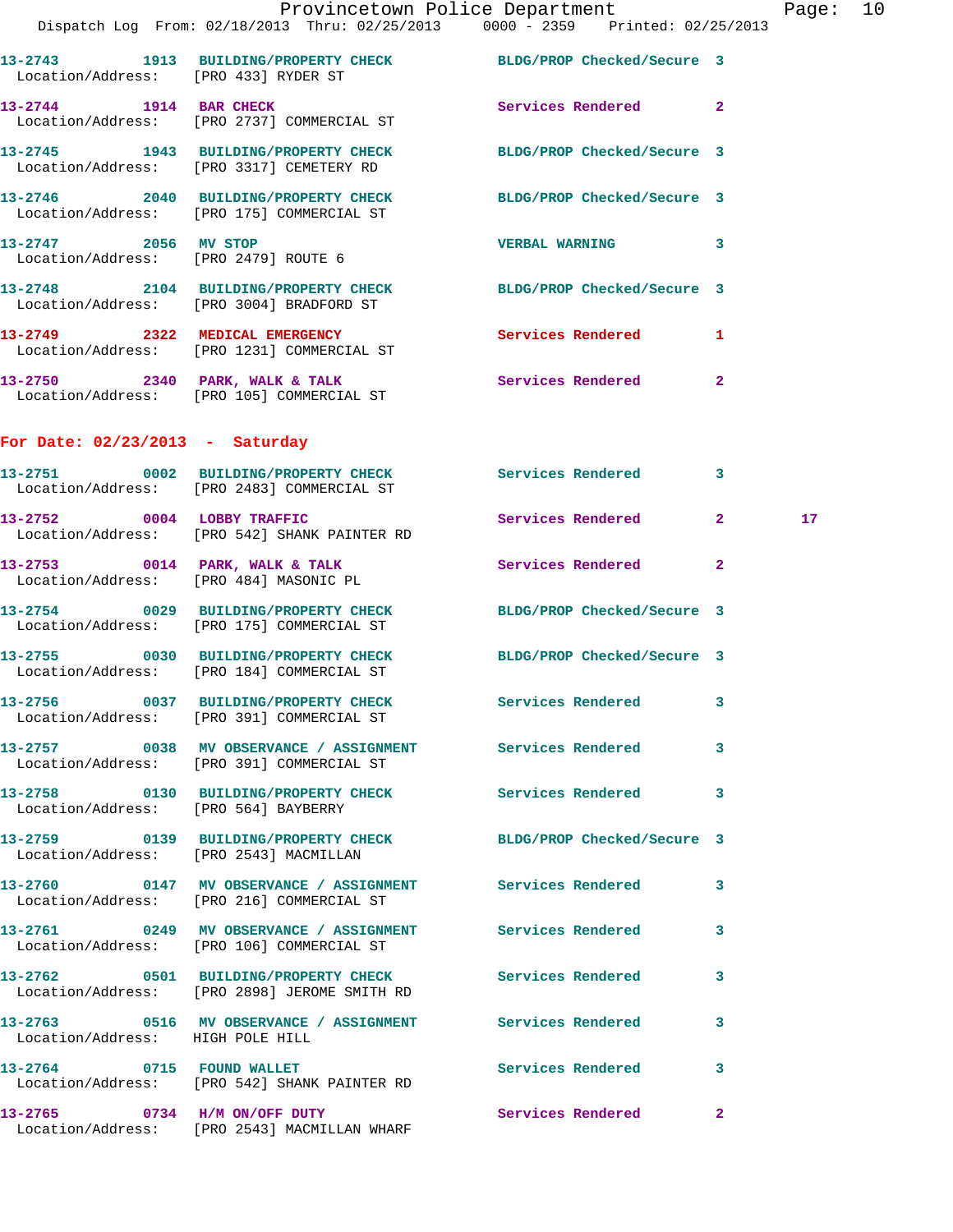| Location/Address: [PRO 3287] ROUTE 6                                    | 13-2766 0748 BUILDING/PROPERTY CHECK                                                                    | BLDG/PROP Checked/Secure 3 |                         |
|-------------------------------------------------------------------------|---------------------------------------------------------------------------------------------------------|----------------------------|-------------------------|
| 13-2767 0753 MEDICAL EMERGENCY<br>Location/Address: [PRO 655] CONANT ST |                                                                                                         | PATIENT REFUSAL 1          |                         |
|                                                                         | 13-2768 0809 BUILDING/PROPERTY CHECK<br>Location/Address: [PRO 2500] COMMERCIAL ST                      | BLDG/PROP Checked/Secure 3 |                         |
|                                                                         | 13-2769 0818 BUILDING/PROPERTY CHECK<br>Location/Address: [PRO 2206] COMMERCIAL ST                      | BLDG/PROP Checked/Secure 3 |                         |
|                                                                         | $13-2770$ 0825 PARK, WALK & TALK<br>Location/Address: [PRO 516] RACE POINT RD                           | Services Rendered          | $\mathbf{2}$            |
| 13-2771 0830 OIL SPILL                                                  | Location/Address: [PRO 2543] MACMILLAN WHARF                                                            | SPOKEN TO                  | $\mathbf{2}$            |
| 13-2772 0920 PET PANTRY                                                 | Location/Address: [PRO 3296] SHANK PAINTER RD                                                           | Services Rendered          | $\mathbf{2}$            |
| 13-2773 0928 MEDICAL EMERGENCY                                          | Location/Address: [PRO 1402] NELSON AVE                                                                 | Transported to Hospital 1  |                         |
|                                                                         | 13-2774 1050 MV OBSERVANCE / ASSIGNMENT<br>Location/Address: HOWLAND ST + HARRY KEMP WAY                | Citation/Warning Issued 3  |                         |
| 13-2775 1055 MV STOP                                                    | Location/Address: HOWLAND ST + BRADFORD ST                                                              | Citation/Warning Issued 3  |                         |
| 13-2776 1108 ASSIST COMCAST<br>Location/Address: BRADFORD ST + DYER ST  |                                                                                                         | Services Rendered          | 3                       |
| 13-2777 1115 GENERAL INFO                                               |                                                                                                         | Services Rendered          | $\mathbf{3}$            |
| Location/Address: [PRO 3259] MACMILLAN                                  | 13-2779 1210 BUILDING/PROPERTY CHECK                                                                    | No Action Required         | 3                       |
| Location/Address: [PRO 94] BRADFORD ST                                  | 13-2780 1213 MV OBSERVANCE / ASSIGNMENT                                                                 | No Action Required         | $\overline{\mathbf{3}}$ |
| Location/Address: [PRO 16] BRADFORD ST                                  | 13-2781 1230 BUILDING/PROPERTY CHECK BLDG/PROP Checked/Secure 3                                         |                            |                         |
|                                                                         | Location/Address: BRADFORD ST + RYDER ST                                                                | Citation/Warning Issued 3  |                         |
| Location/Address: [PRO 3222] ALDEN ST                                   | 13-2783 1316 MEDICAL EMERGENCY                                                                          | Transported to Hospital 1  |                         |
| 13-2785 1333 911 GENERAL                                                | Location/Address: [PRO 542] SHANK PAINTER RD                                                            | No Action Required         | $\mathbf{1}$            |
| 13-2786 1458 PERSONNEL/SCHOOL<br>Location/Address: [PRO 569] WINSLOW ST |                                                                                                         | Services Rendered          | $\mathbf{2}$            |
| 13-2787 1532 MV COMPLAINT                                               | Location/Address: [PRO 2094] CONWELL ST                                                                 | <b>Services Rendered</b>   | $\mathbf{2}$            |
| 13-2788 1645 MV COMPLAINT                                               | Location/Address: [PRO 144] COMMERCIAL ST                                                               | SPOKEN TO                  | $\mathbf{2}$            |
| 13-2789 1716 MV STOP<br>Location/Address: [PRO 2518] ROUTE 6            |                                                                                                         | <b>VERBAL WARNING</b>      | $\mathbf{3}$            |
|                                                                         | 13-2793 1719 ASSIST AGENCY / MUTUAL AID Services Rendered 3<br>Location/Address: [PRO 1514] BRADFORD ST |                            |                         |
|                                                                         | 13-2790 1720 MV OBSERVANCE / ASSIGNMENT Services Rendered 3                                             |                            |                         |

Location/Address: [PRO 2577] BRADFORD ST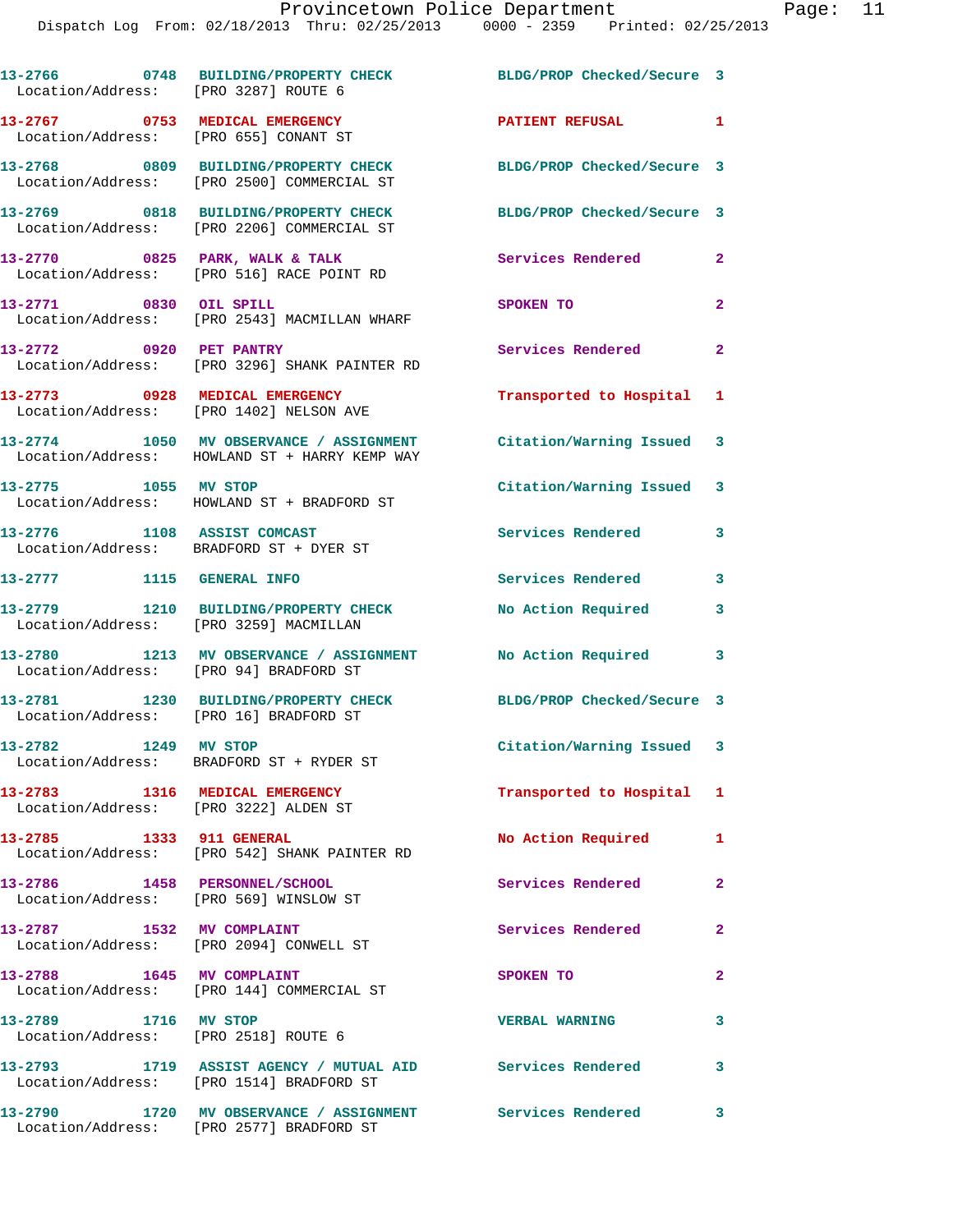Dispatch Log From: 02/18/2013 Thru: 02/25/2013 0000 - 2359 Printed: 02/25/2013

**13-2791 1721 MV OBSERVANCE / ASSIGNMENT Services Rendered 3**  Location/Address: [PRO 2513] ROUTE 6 **13-2792 1724 MV STOP Citation/Warning Issued 3**  Location/Address: [PRO 43] BRADFORD ST **13-2794 1733 MV STOP VERBAL WARNING 3**  Location/Address: [PRO 2391] BRADFORD ST **13-2797 1735 911 GENERAL Services Rendered 1**  Location/Address: [PRO 3222] ALDEN ST **13-2795 1739 ASSIST AGENCY / MUTUAL AID Services Rendered 3**  Location/Address: [PRO 1514] BRADFORD ST **13-2796 1741 MV STOP VERBAL WARNING 3**  Location/Address: WINTHROP PL + BRADFORD ST **13-2798 1751 PARKING ENFORCEMENT Services Rendered 2**  Location/Address: [PRO 105] COMMERCIAL ST **13-2799 1813 MV STOP VERBAL WARNING 3**  Location/Address: [PRO 1514] BRADFORD ST **13-2800 1832 FOLLOW UP FOLLOW UP 2**  Location/Address: [PRO 414] CONWELL ST **13-2801 2013 BUILDING/PROPERTY CHECK BLDG/PROP Checked/Secure 3**  Location/Address: [PRO 2206] COMMERCIAL ST **13-2802 2014 BUILDING/PROPERTY CHECK BLDG/PROP Checked/Secure 3**  Location/Address: [PRO 530] SHANKPAINTER RD **13-2803 2022 BUILDING/PROPERTY CHECK BLDG/PROP Checked/Secure 3**  Location/Address: [PRO 175] COMMERCIAL ST **13-2804 2027 MV STOP VERBAL WARNING 3**  BRADFORD ST + ATLANTIC AVE **13-2805 2032 BUILDING/PROPERTY CHECK BLDG/PROP Checked/Secure 3**  Location/Address: [PRO 3307] HEATHER'S **13-2806 2034 BUILDING/PROPERTY CHECK BLDG/PROP Checked/Secure 3**  Location/Address: [PRO 306] COMMERCIAL ST **13-2807 2113 BUILDING/PROPERTY CHECK BLDG/PROP Checked/Secure 3**  Location/Address: [PRO 3256] COMMERCIAL ST **13-2808 2116 BUILDING/PROPERTY CHECK BLDG/PROP Checked/Secure 3**  Location/Address: [PRO 16] BRADFORD ST **13-2809 2134 BUILDING/PROPERTY CHECK BLDG/PROP Checked/Secure 3**  Location/Address: [PRO 519] RACE POINT RD **13-2810 2140 MV STOP VERBAL WARNING 3**  Location/Address: [PRO 3296] SHANK PAINTER RD **13-2811 2153 BUILDING/PROPERTY CHECK BLDG/PROP Checked/Secure 3**  Location/Address: [PRO 2898] JEROME SMITH RD **13-2812 2341 MV OBSERVANCE / ASSIGNMENT No Action Required 3**  Location/Address: STANDISH ST + BRADFORD ST **13-2813 2352 MV STOP VERBAL WARNING 3**  Location/Address: PRINCE ST **13-2814 2354 MV OBSERVANCE / ASSIGNMENT No Action Required 3**  Location/Address: RYDER ST + BRADFORD ST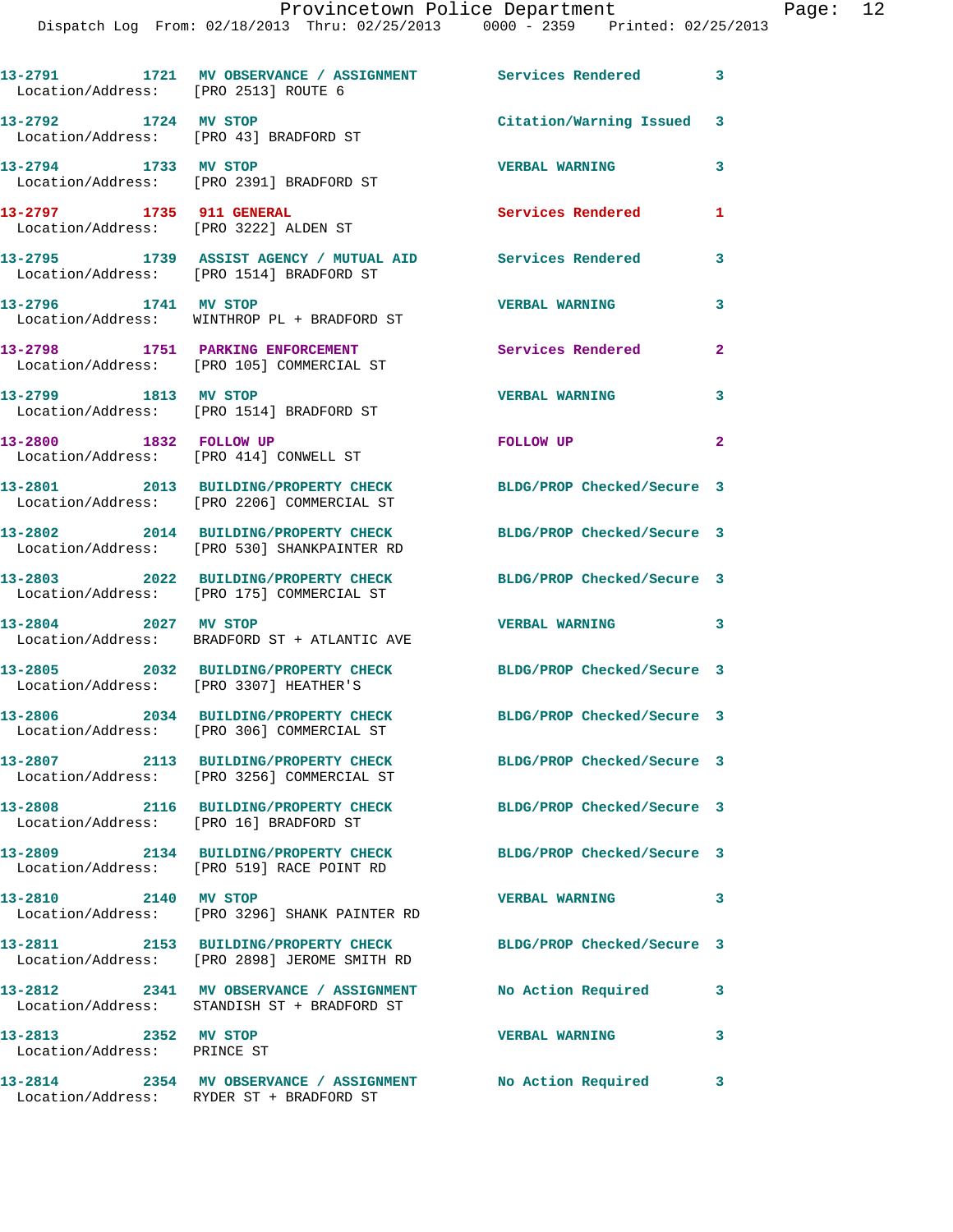|                                                          |                                                                                      | Provincetown Police Department<br>Dispatch Log From: 02/18/2013 Thru: 02/25/2013 0000 - 2359 Printed: 02/25/2013 |                         | Page: 13 |  |
|----------------------------------------------------------|--------------------------------------------------------------------------------------|------------------------------------------------------------------------------------------------------------------|-------------------------|----------|--|
| For Date: $02/24/2013$ - Sunday                          |                                                                                      |                                                                                                                  |                         |          |  |
|                                                          | Location/Address: [PRO 2898] JEROME SMITH RD                                         | 13-2815 0003 BUILDING/PROPERTY CHECK Services Rendered 3                                                         |                         |          |  |
| 13-2817 0019 MV STOP                                     | Location/Address: RYDER ST + BRADFORD ST<br>Refer To $P/C$ : 13-19-AR                | Arrest(s) Made                                                                                                   | $\overline{\mathbf{3}}$ |          |  |
| Location: H/M OFFICE                                     |                                                                                      | 13-2818 0020 BOAT/HARBORMASTER No Action Required                                                                | $\mathbf{2}$            |          |  |
| Location/Address: COMMERCIAL ST                          | 13-2819 0026 MEDICAL EMERGENCY                                                       | PATIENT REFUSAL                                                                                                  | $\mathbf{1}$            |          |  |
|                                                          | 13-2821 0130 LOBBY TRAFFIC<br>Location/Address: [PRO 542] SHANK PAINTER RD           | Services Rendered 2                                                                                              |                         | 16       |  |
|                                                          | Location/Address: [PRO 3296] SHANKPAINTER RD                                         | 13-2822 0143 BUILDING/PROPERTY CHECK BLDG/PROP Checked/Secure 3                                                  |                         |          |  |
| Location/Address: [PRO 526] RYDER ST                     |                                                                                      | 13-2823 0148 BUILDING/PROPERTY CHECK Services Rendered 3                                                         |                         |          |  |
|                                                          | 13-2824 0152 BUILDING/PROPERTY CHECK<br>Location/Address: [PRO 1778] SHANKPAINTER RD | BLDG/PROP Checked/Secure 3                                                                                       |                         |          |  |
| Location/Address: [PRO 2539] RYDER ST                    |                                                                                      | 13-2825 0214 BUILDING/PROPERTY CHECK BLDG/PROP Checked/Secure 3                                                  |                         |          |  |
|                                                          | Location/Address: [PRO 1646] WINSLOW ST                                              | 13-2826 0343 BUILDING/PROPERTY CHECK BLDG/PROP Checked/Secure 3                                                  |                         |          |  |
|                                                          | Location/Address: [PRO 2483] COMMERCIAL ST                                           | 13-2827 0352 BUILDING/PROPERTY CHECK Services Rendered 3                                                         |                         |          |  |
|                                                          | Location/Address: [PRO 444] HIGH POLE HILL                                           | 13-2828 0505 BUILDING/PROPERTY CHECK BLDG/PROP Checked/Secure 3                                                  |                         |          |  |
|                                                          | Location/Address: [PRO 391] COMMERCIAL ST                                            | 13-2829 0611 BUILDING/PROPERTY CHECK Services Rendered 3                                                         |                         |          |  |
|                                                          | 13-2830 0821 BUILDING/PROPERTY CHECK<br>Location/Address: [PRO 2483] COMMERCIAL ST   | BLDG/PROP Checked/Secure 3                                                                                       |                         |          |  |
|                                                          | 13-2831 0843 IN THE HIGH SCHOOL<br>Location/Address: [PRO 569] WINSLOW ST            | Services Rendered 3                                                                                              |                         |          |  |
|                                                          | 13-2832 1005 SERVE WARRANT<br>Location/Address: [PRO 3033] COMMERCIAL ST             | Services Rendered                                                                                                | 3                       |          |  |
| 13-2833 1023 SERVE WARRANT<br>Location/Address: COURT ST |                                                                                      | Services Rendered                                                                                                | $\mathbf{3}$            |          |  |
|                                                          | 13-2834 1025 SERVE WARRANT<br>Location/Address: [PRO 711] BRADFORD ST                | Services Rendered                                                                                                | 3                       |          |  |
|                                                          | 13-2835 1034 SERVE WARRANT<br>Location/Address: [PRO 935] FRANKLIN ST                | Services Rendered 3                                                                                              |                         |          |  |
| Location/Address: SNAIL RD + ROUTE 6                     |                                                                                      | 13-2836 1052 MV OBSERVANCE / ASSIGNMENT No Action Required                                                       | 3                       |          |  |
| 13-2837 1054 LOST WALLET                                 | Location/Address: [PRO 542] SHANK PAINTER RD                                         | Services Rendered 3                                                                                              |                         |          |  |
|                                                          | 13-2838 1127 ALARM - GENERAL<br>Location/Address: [PRO 129] COMMERCIAL ST            | No Action Required                                                                                               | 1                       |          |  |
|                                                          | Location/Address: [PRO 2543] MACMILLAN                                               | 13-2839 1127 BUILDING/PROPERTY CHECK No Action Required 3                                                        |                         |          |  |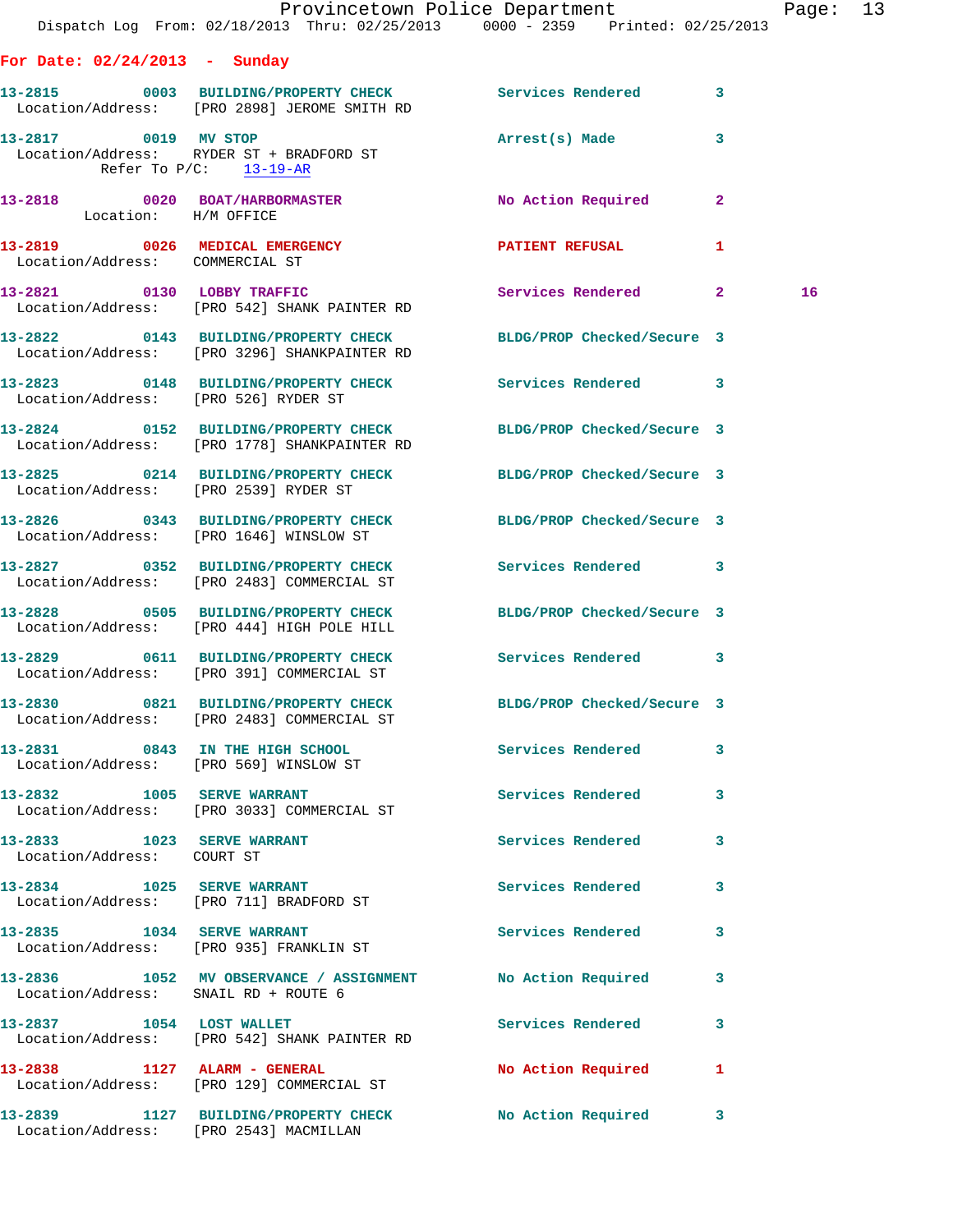| Location/Address: [PRO 444] HIGH POLE                            | 13-2840 1259 BUILDING/PROPERTY CHECK                                                                           | BLDG/PROP Checked/Secure 3 |                |
|------------------------------------------------------------------|----------------------------------------------------------------------------------------------------------------|----------------------------|----------------|
|                                                                  | 13-2841 1302 MV OBSERVANCE / ASSIGNMENT<br>Location/Address: RYDER ST + BRADFORD ST                            | Citation/Warning Issued 3  |                |
| 13-2842 1312 MV STOP<br>Location/Address: [PRO 606] CONWELL ST   |                                                                                                                | Citation/Warning Issued 3  |                |
|                                                                  | 13-2843 1500 PARKING COMPLAINT / GENERAL Services Rendered<br>Location/Address: [PRO 2737] COMMERCIAL ST       |                            | 3              |
| 13-2845 1516 COMPLAINT                                           | Location/Address: [PRO 246] COMMERCIAL ST                                                                      | <b>Services Rendered</b>   | 3              |
| 13-2844 1520 FOLLOW UP                                           | Location/Address: [PRO 2094] CONWELL ST                                                                        | SPOKEN TO                  | $\mathbf{2}$   |
| 13-2846 1638 MV STOP<br>Location/Address: [PRO 2521] ROUTE 6     |                                                                                                                | Citation/Warning Issued 3  |                |
|                                                                  | $13-2847$ 1649 PARK, WALK & TALK<br>Location/Address: [PRO 105] COMMERCIAL ST                                  | Services Rendered 2        |                |
|                                                                  | 13-2848 1718 BUILDING/PROPERTY CHECK<br>Location/Address: [PRO 530] SHANKPAINTER RD                            | BLDG/PROP Checked/Secure 3 |                |
|                                                                  | 13-2849 1725 MV OBSERVANCE / ASSIGNMENT<br>Location/Address: [PRO 2577] BRADFORD ST                            | Services Rendered          | 3              |
| 13-2850 1745 MV STOP                                             | Location/Address: RYDER ST + COMMERCIAL ST                                                                     | <b>VERBAL WARNING</b>      | 3              |
| 13-2851 1750 FOUND \$20 BILL                                     | Location/Address: [PRO 530] SHANK PAINTER RD                                                                   | Services Rendered          | 3              |
|                                                                  | 13-2852 2051 BUILDING/PROPERTY CHECK<br>Location/Address: [PRO 306] COMMERCIAL ST                              | BLDG/PROP Checked/Secure 3 |                |
|                                                                  | 13-2853 2052 BUILDING/PROPERTY CHECK<br>Location/Address: [PRO 519] RACE POINT RD                              | BLDG/PROP Checked/Secure 3 |                |
| 13-2854 2058 FOLLOW UP<br>Location/Address: [PRO 414] CONWELL ST |                                                                                                                | Services Rendered 2        |                |
| 13-2855 2106 ANIMAL COMPLAINT<br>Location/Address: COMMERCIAL ST |                                                                                                                | SPOKEN TO                  | $\mathbf{2}^-$ |
|                                                                  | 13-2856 2119 ALARM - GENERAL<br>Location/Address: [PRO 447] JEROME SMITH RD                                    | Services Rendered          | 1              |
|                                                                  | 13-2857 2144 BUILDING/PROPERTY CHECK BLDG/PROP Checked/Secure 3<br>Location/Address: [PRO 1780] JOHNSON ST     |                            |                |
|                                                                  | 13-2858 2145 BUILDING/PROPERTY CHECK<br>Location/Address: [PRO 440] HARRY KEMP WAY                             | BLDG/PROP Checked/Secure 3 |                |
|                                                                  | 13-2859 2151 MV OBSERVANCE / ASSIGNMENT Services Rendered 3<br>Location/Address: [PRO 2577] BRADFORD ST        |                            |                |
| 13-2860 2220 ASSIST CITIZEN                                      | Location/Address: [PRO 542] SHANK PAINTER RD                                                                   | Services Rendered          | 3              |
|                                                                  | 13-2861 2254 MEDICAL EMERGENCY<br>Location/Address: [PRO 1061] PILGRIM HEIGHTS RD                              | <b>PATIENT REFUSAL</b>     | 1              |
|                                                                  | 13-2862 2314 BUILDING/PROPERTY CHECK BLDG/PROP Checked/Secure 3<br>Location/Address: [PRO 530] SHANKPAINTER RD |                            |                |
|                                                                  | 13-2863 2315 BUILDING/PROPERTY CHECK                                                                           | BLDG/PROP Checked/Secure 3 |                |